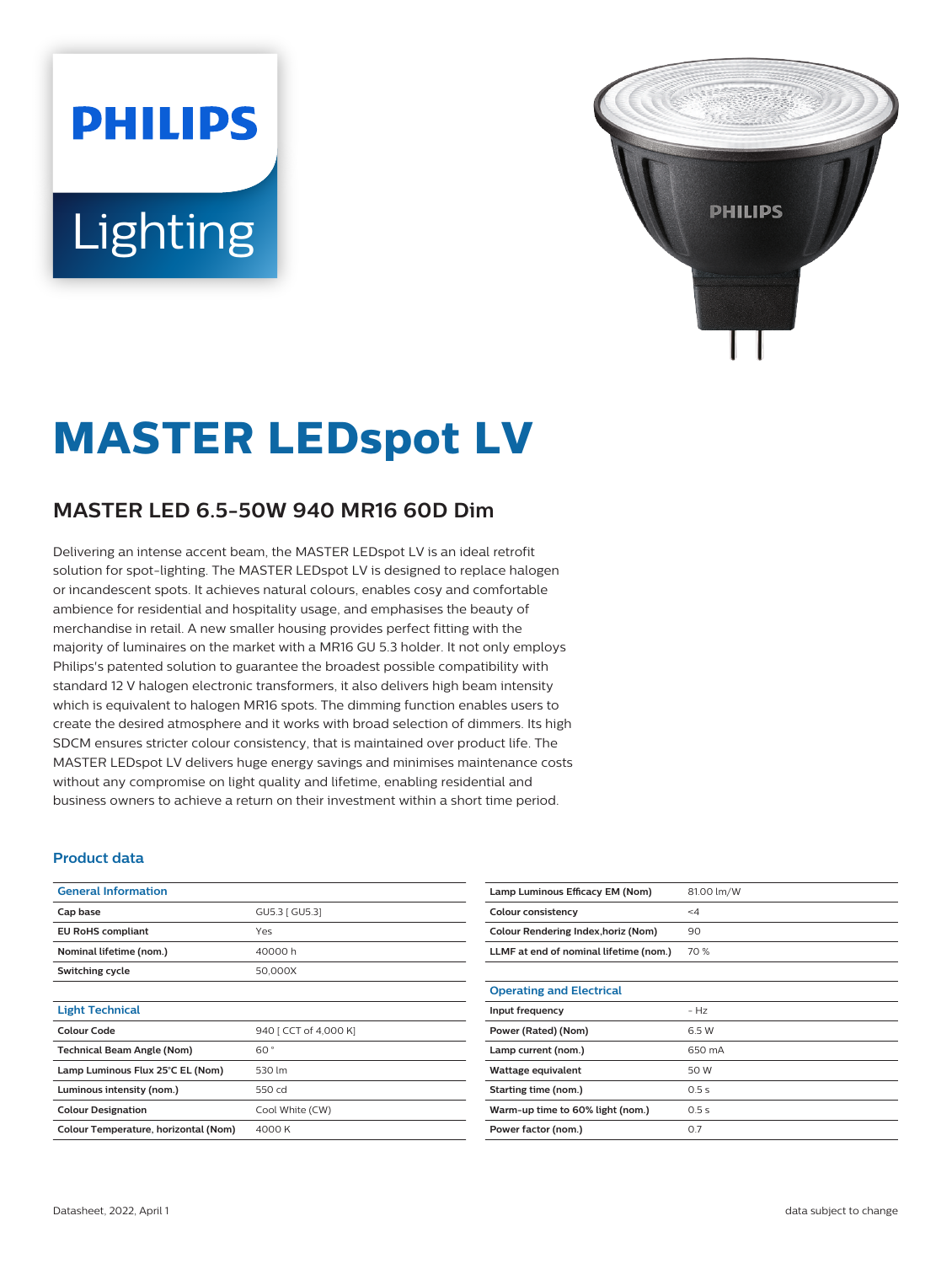#### **MASTER LEDspot LV**

| <b>Voltage (Nom)</b>            | ac electronic 12 V         |  |
|---------------------------------|----------------------------|--|
|                                 |                            |  |
| <b>Temperature</b>              |                            |  |
| T-Case maximum (nom.)           | 90 °C                      |  |
|                                 |                            |  |
| <b>Controls and Dimming</b>     |                            |  |
| Dimmable                        | Only with specific dimmers |  |
|                                 |                            |  |
| <b>Mechanical and Housing</b>   |                            |  |
| <b>Bulb shape</b>               | MR16 [ 2inch/50mm]         |  |
|                                 |                            |  |
| <b>Approval and Application</b> |                            |  |
| Suitable for accent lighting    | Yes                        |  |
|                                 |                            |  |

| <b>Product Data</b>               |                                     |  |  |
|-----------------------------------|-------------------------------------|--|--|
| Full product code                 | 871951435803400                     |  |  |
| Order product name                | MASTER LED 6.5-50W 940 MR16 60D Dim |  |  |
| EAN/UPC - product                 | 8719514358034                       |  |  |
| Order code                        | 929003076108                        |  |  |
| SAP numerator - quantity per pack |                                     |  |  |
| Numerator - packs per outer box   | 10                                  |  |  |
| <b>SAP material</b>               | 929003076108                        |  |  |
| SAP net weight (piece)            | 0.060 kg                            |  |  |

#### **Dimensional drawing**



| Product                             |                         |
|-------------------------------------|-------------------------|
| MASTER LED 6.5-50W 940 MR16 60D Dim | $50 \text{ mm}$ 46.5 mm |
|                                     |                         |

**MASTER LED 6.5-50W 940 MR16 60D Dim**

#### **Photometric data**





#### **LEDspots GMGC 1 6,5W MR16 GU5,3 940 60D-ADL LEDspots GMGC 1 6,5W MR16 GU5,3 940 60D-LDD**